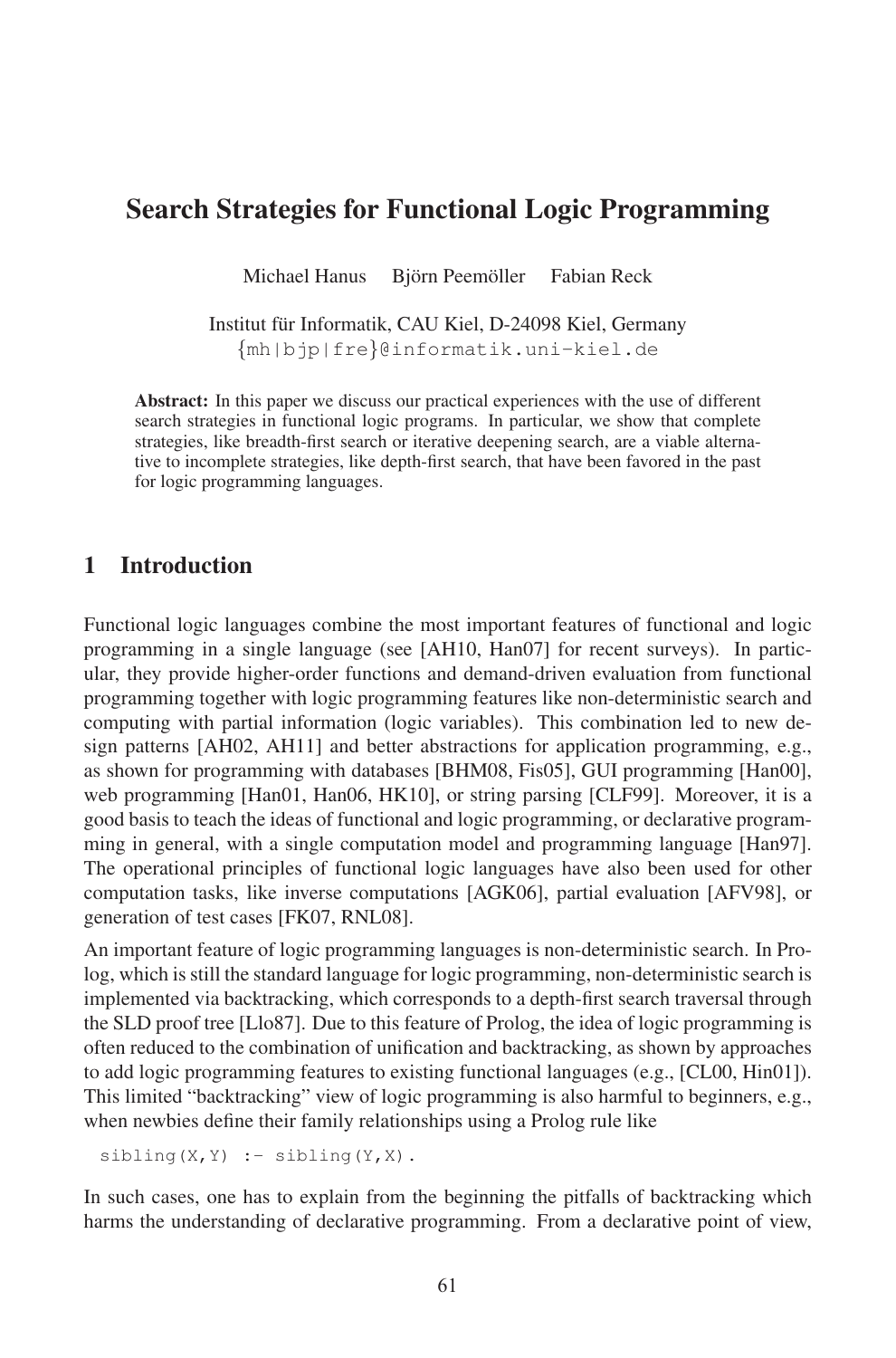a logic program defines a set of rules and a logic programming system tries to find a solution to a query w.r.t. this set of rules. In order to abstract from operational details, the search strategy has to be complete. Due to these considerations, the functional logic language Curry [He06] does not fix a particular search strategy so that different Curry implementations can support different (or also several) search strategies. Moreover, Curry implementations also support encapsulated search where non-deterministic computations are represented in a data structure so that different search strategies can be implemented as tree traversals [BHH04, HS98, Lux99].

In this paper, we present our practical results with different search strategies implemented in a new Curry system called KiCS2 [BHPR11]. KiCS2 compiles Curry programs into Haskell programs where non-deterministic values and computations are represented as the structures so that flexible search strategies can be supported. Although the incomplete depth-first search strategy is the most efficient one (provided that it is able to find a result value), we show that complete strategies, like breadth-first search or iterative deepening search, are a reasonable alternative that does not force the programmer to consider the applied search strategy in his program.

In the next section, we briefly recall some principles of functional logic programming and the programming language Curry that are necessary to understand the remaining part of the paper. The encapsulation of search and the implementation of different search strategies are discussed in Section 3. These strategies are evaluated with a number of benchmarks in Section 4 before we conclude in Section 5.

# 2 Functional Logic Programming and Curry

Integrated functional logic programming languages combine features from functional programming and logic programming. Recent surveys are available in [AH10, Han07]. Curry Framming and rogic programming. Recent sarveys are available in  $\{1, 1110, 1100\}$ . Early [He06] is a functional logic language which extends lazy functional programming as to be found in Haskell [PJ03] and additionally supports logic programming features. Another functional logic language based on similar principles is  $TOY$  [LFSH99]. However,  $TOY$ does not offer flexible search strategies by a concept of encapsulating search (although it does not offer flexible search strategies by a concept of encapsulating search (although it provides a concept of nested computation spaces in order to deal with failures in functional logic programming [LFSH04, SH06]). Therefore, we use Curry throughout this paper, although the concepts presented here could be also integrated in other functional paper, unnougn<br>logic languages.

A Curry program consists of the definition of data types and operations on these types. Since the syntax of Curry is close to Haskell, variables and function names usually start with lowercase letters and the names of type and data constructors start with an uppercase letter. The application of f to e is denoted by juxtaposition  $($ "f  $e$ "). In addition, Curry allows free (logic) variables in conditions and right-hand sides of defining rules. Note that in a functional logic language operations might yield more than one result on the same input due to the logic programming features. For instance, Curry contains a *choice* same mpar due to the<br>operation defined by: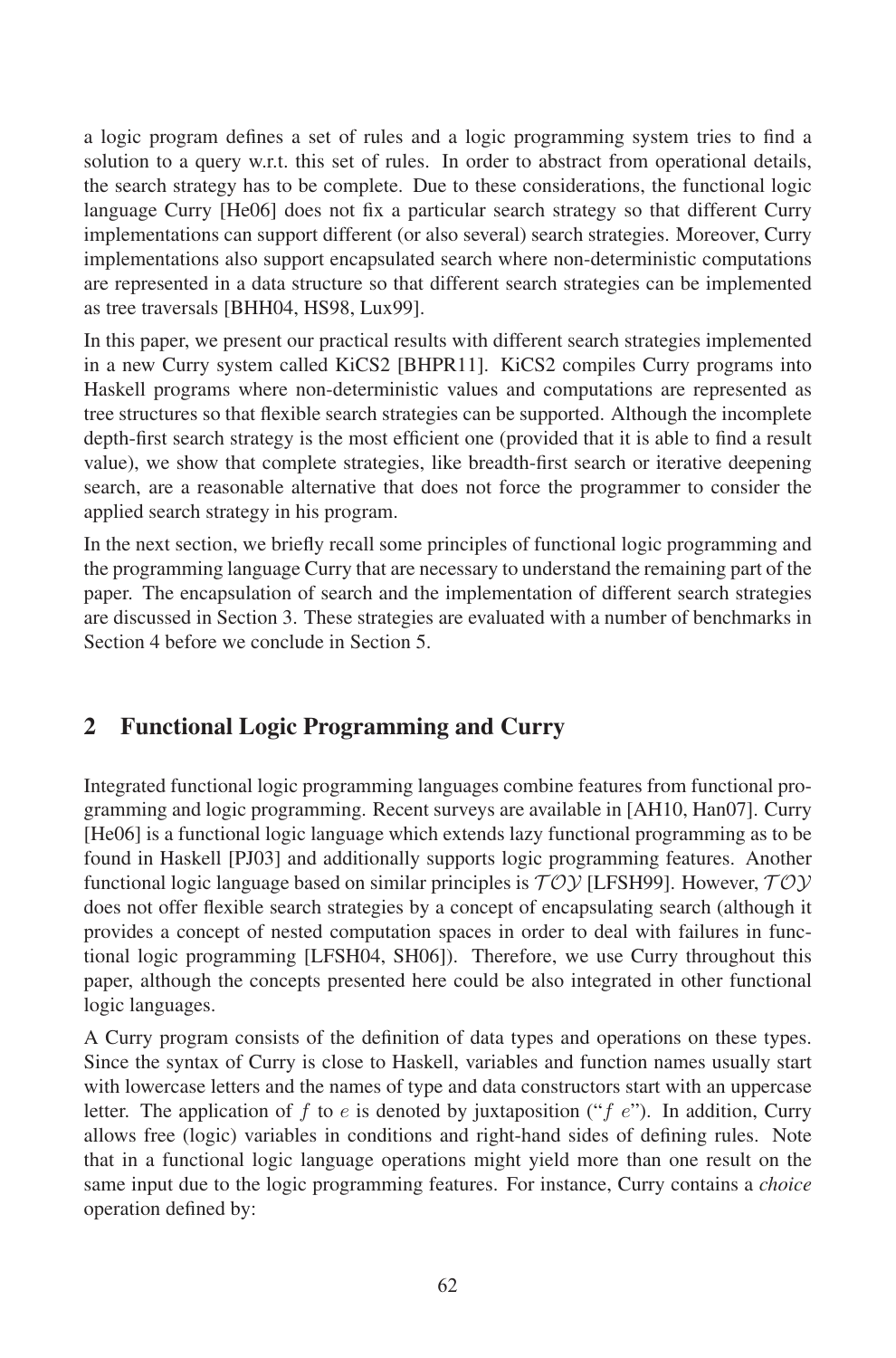$x$  ?  $= x$  $\frac{?y=y}{ }$ 

The choice operation can be used to define other non-deterministic operations like

 $\cosh = 0.21$ 

Thus, the expression "coin" has two values: <sup>0</sup> and <sup>1</sup>. If expressions have more than one value, one wants to select intended values according to some constraints, typically in conditions of program rules. A *rule* has the form

f  $t_1 \ldots t_n$  |  $c = e$ 

where the (optional) condition  $c$  is a *constraint*, i.e., an expression of the built-in type Success. For instance, the trivial constraint success is a value of type Success that denotes the always satisfiable constraint. Thus, we say that a constraint <sup>c</sup> is *satisfied* if it can be evaluated to success. An *equational constraint*  $e_1 = e_2$  is satisfiable if both sides  $e_1$  and  $e_2$  are reducible to unifiable values.

As a simple example, consider the following Curry program which defines a polymorphic data type for lists and operations to compute the concatenation of lists and the last element of a list: $\frac{1}{1}$ 

```
data List a = [] | a: List a --- [a] denotes "List a"
-- "++" is a right-associative infix operator
(++) :: [a] \rightarrow [a] \rightarrow [a]
[] ++ ys = ys
(x:xs) ++ ys = x : (xs + ys)last :: [a] \rightarrow a
last xs | (ys ++ [z]) =:= xs = z
  where ys, z free
```
Logic programming is supported by admitting function calls with free variables (e.g.,  $(ys++[z])$  in the rule defining last) and constraints in the condition of a defining rule. In contrast to Prolog, free variables need to be declared explicitly to make their scopes clear (e.g., "where ys, z free" in the example). A conditional rule is applicable if its condition is satisfiable. Thus, the rule defining last states in its condition that z is the last condition is satisfiable. Thus, the rule defining last states in its condition that z is the last element of a given list  $x_s$  if there exists a list  $y_s$  such that the concatenation of  $y_s$  and the one-element list  $[z]$  is equal to the given list  $x_s$ .

Curry also offers standard features of functional languages, like modules or monadic I/O which is identical to Haskell's I/O concept [Wad97]. Thus, " $I \circ \alpha$ " denotes the type of an I/O action that returns values of type  $\alpha$ .

The operational semantics of Curry is based on an optimal evaluation strategy [AEH00] which is a conservative extension of lazy functional programming and (concurrent) logic programming. A big-step and a small-step operational semantics of Curry can be found

<sup>&</sup>lt;sup>1</sup>Note that lists are a built-in data type with a more convenient syntax, e.g., one can write  $[x, y, z]$  instead of  $x:y:z:[]$  and  $[a]$  instead of the list type "List  $a$ ".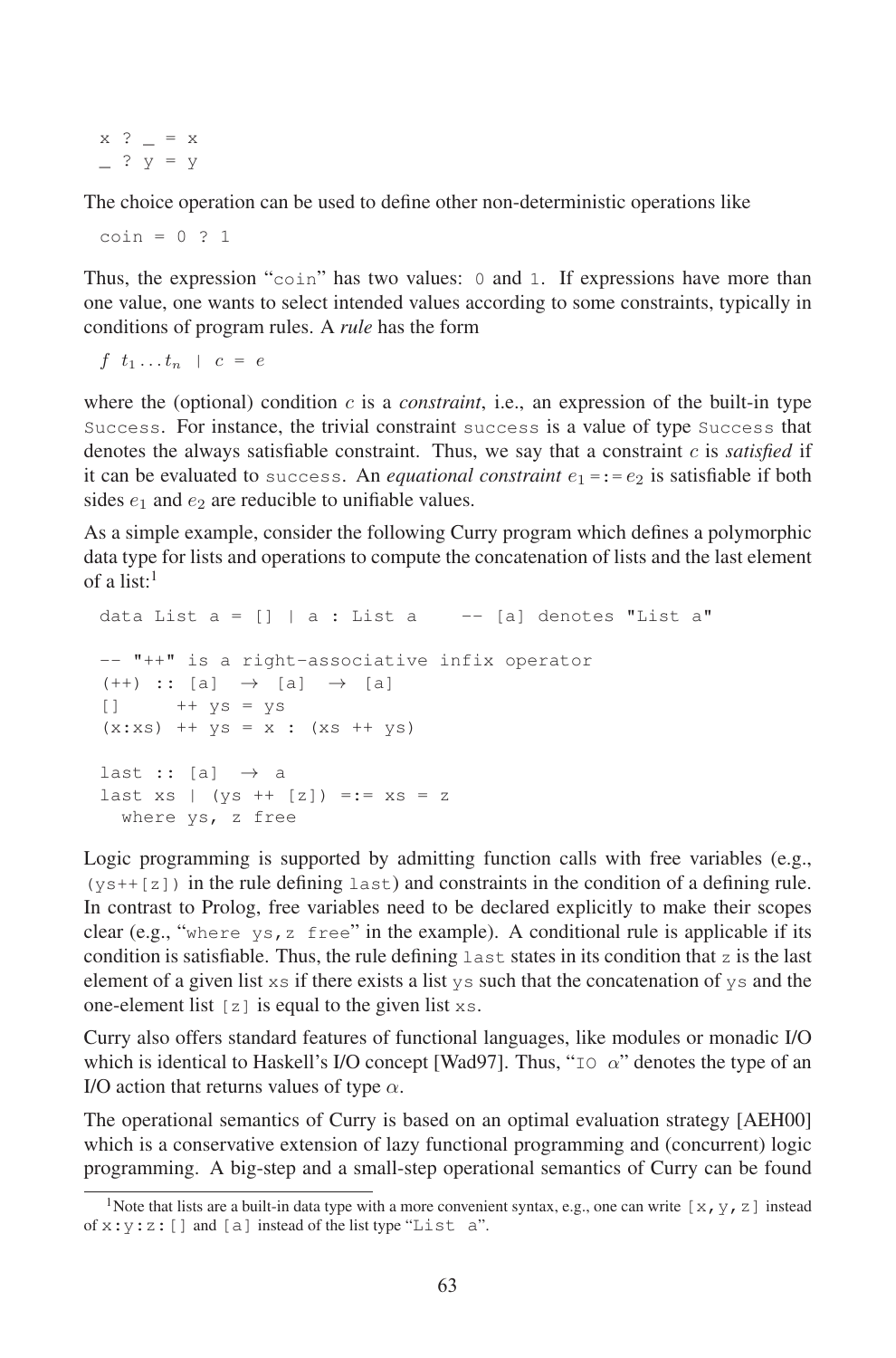in  $[AHH<sup>+</sup>05]$ . Curry's semantics is sound in the sense of logic programming, i.e., each computed result is correct and for each correct result there is a more general computed one [AEH00]. In order to achieve completeness, one has to take *all* possible non-deterministic derivation paths into account. In contrast to Prolog, which fixes a (potentially incomplete) depth-first search strategy to find solutions, Curry does not fix a particular search strategy. Actually, descriptions of the model-theoretic [GMHGLFRA99] or operational [AHH+05] semantics of functional logic languages do not take a search strategy into account. Thus, different Curry implementations can support various search strategies. For instance, the Curry implementation PAKCS [HAB+10], which compiles Curry programs into Prolog programs, supports only a depth-first search strategy. MCC [Lux99] compiles Curry programs into C programs and uses also a depth-first search strategy to find the solutions of a given top-level goal. In addition, MCC offers the encapsulation of search (see below) so that other search strategies, like a complete breadth-first search strategy, can be used inside a Curry program. The Curry implementation KiCS [BH07, BH09], which compiles Curry programs into Haskell programs, offers depth-first and breadth-first search strategies for top-level goals as well as the encapsulation of search with user-definable strategies. In this paper we consider the Curry implementation KiCS2 [BHPR11], which is based on similar ideas than KiCS but uses a different compilation model avoiding side effects to enable better optimizations for target programs. KiCS2 also offers different search strategies for top-level goals and the encapsulation of search with user-definable strategies, which is described next.

### 3 Search Strategies

As mentioned above, Curry does not enforce a particular search strategy. A Curry implementation can provide various search strategies to find solutions or values for a given constraint or expression. The most advanced system in this respect is KiCS2 [BHPR11], which supports the evaluation of top-level expressions with depth-first search, breadth-<br>which supports the evaluation of top-level expressions with depth-first search, breadthfirst search, iterative deepening search, or parallel search strategies. Curry supports this flexibility since all operations with side effects are collected in monadic I/O operations [Wad97]. As a consequence of this computation model, all non-deterministic computations between I/O operations must be encapsulated since one can not apply two alternative I/O operations to an existing "world" and non-deterministically proceed with two alternative worlds ("one can not duplicate the world"). Therefore, Curry offers the encapsulation of search by representing non-deterministic computations in a data structure so that the computation of different solutions (one solution or all solutions) can conceptually be implemented as traversals on this data structure.

An early approach [HS98, Lux99] to encapsulating search in Curry is based on a primitive search operator

try :: (a  $\rightarrow$  Success)  $\rightarrow$  [a  $\rightarrow$  Success]

that takes a constraint abstraction, e.g.,  $(\xrightarrow x = := \text{coin})$ , as input, evaluates it until the first non-deterministic step occurs, and returns the result: the empty list in case of fail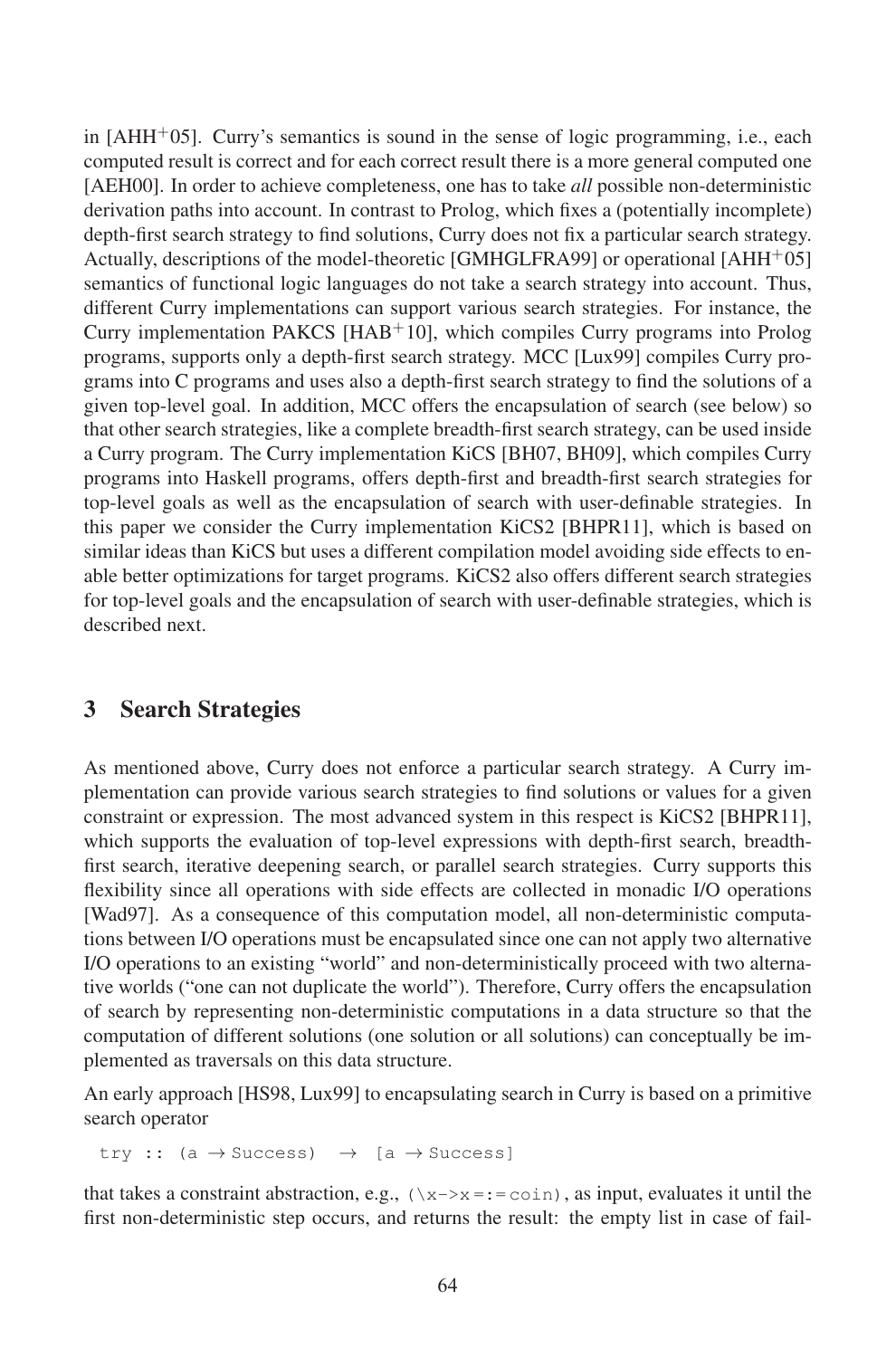ure, a list with a single element in case of success, or a list with at least two elements representing a non-deterministic choice. For instance,  $try (\xrightarrow{x>-}x = := coin)$  evaluates to  $[\x + -\infty]$  and determinant energy for a metallicity,  $\sum_{i=1}^n (\pi + n)^i$ . So  $\sum_{i=1}^n$  can define various search strategies to explore the search space and return its solutions. [Lux99] shows an implementation of this primitive.

Although typical search operators of Prolog, like findall, once, or negation-as-failure, can be implemented using  $try$ , it became also clear that the combination of encapsulated search and demand-driven evaluation and sharing causes further complications [BHH04]. For instance, in an expression like

let y = coin in try  $(\xrightarrow{x} \rightarrow x == y)$ 

it is not obvious whether the non-determinism caused by the evaluation of coin (introduced outside but demanded inside the search operator) should be encapsulated or not. Hence, the result of this expression might depend on the evaluation order. For instance, if coin is evaluated before the try expression, it results in two computations where y is bound to 0 in one computation and to 1 in the other computation. Hence,  $\text{tr } y$  does not encapsulate the non-determinism of  $\coin$  (this is the semantics of  $\forall xy$  implemented in [Lux99]). However, if coin is evaluated inside the capsule of  $try$  (because it is not demanded before), then the non-determinism of  $\co$  in is encapsulated. These and more peculiarities are discussed in [BHH04]. Furthermore, the order of the solutions might depend on the textual order of program rules or the evaluation time (e.g., in parallel implementations). Hence, it is difficult to define a search operator as a pure function.

Due to these considerations, [BHH04] contains a proposal for another primitive search operator:

qetSearchTree ::  $a \rightarrow$  IO (SearchTree a)

It takes an expression and delivers a search tree representing the search space when evaluating the input:

```
data SearchTree a=Value a
                | Fail
                 | Or (SearchTree a) (SearchTree a)
```
(Value v) and Fail represent a single value or a failure (i.e., no value), respectively, and  $(0r + 1 + 2)$  represents a choice (i.e., a non-deterministic value) between two search trees  $t1$  and  $t2$ . Since  $getSearchTree$  is an I/O action, its result (in particular, the order of subtrees) depends on the current environment, e.g., time of evaluation. To avoid the complications w.r.t. shared variables, getSearchTree implements <sup>a</sup> *strong encapsulation view*, i.e., conceptually, the argument of getSearchTree is cloned before the evaluation starts in order to cut any sharing with the environment. Furthermore, the structure of the states in order to eat any sharing with the environment. I atthermore, the structure of the search tree is computed lazily so that an expression with infinitely many values does not cause the nontermination of the search operator if one is interested in only one solution.

This primitive has been implemented for the first time in KiCS [BH07, BH09] and it is also provided in KiCS2 [BHPR11] considered in this paper. With this primitive, the programmer can define its own search strategy as SearchTree traversals in order to collect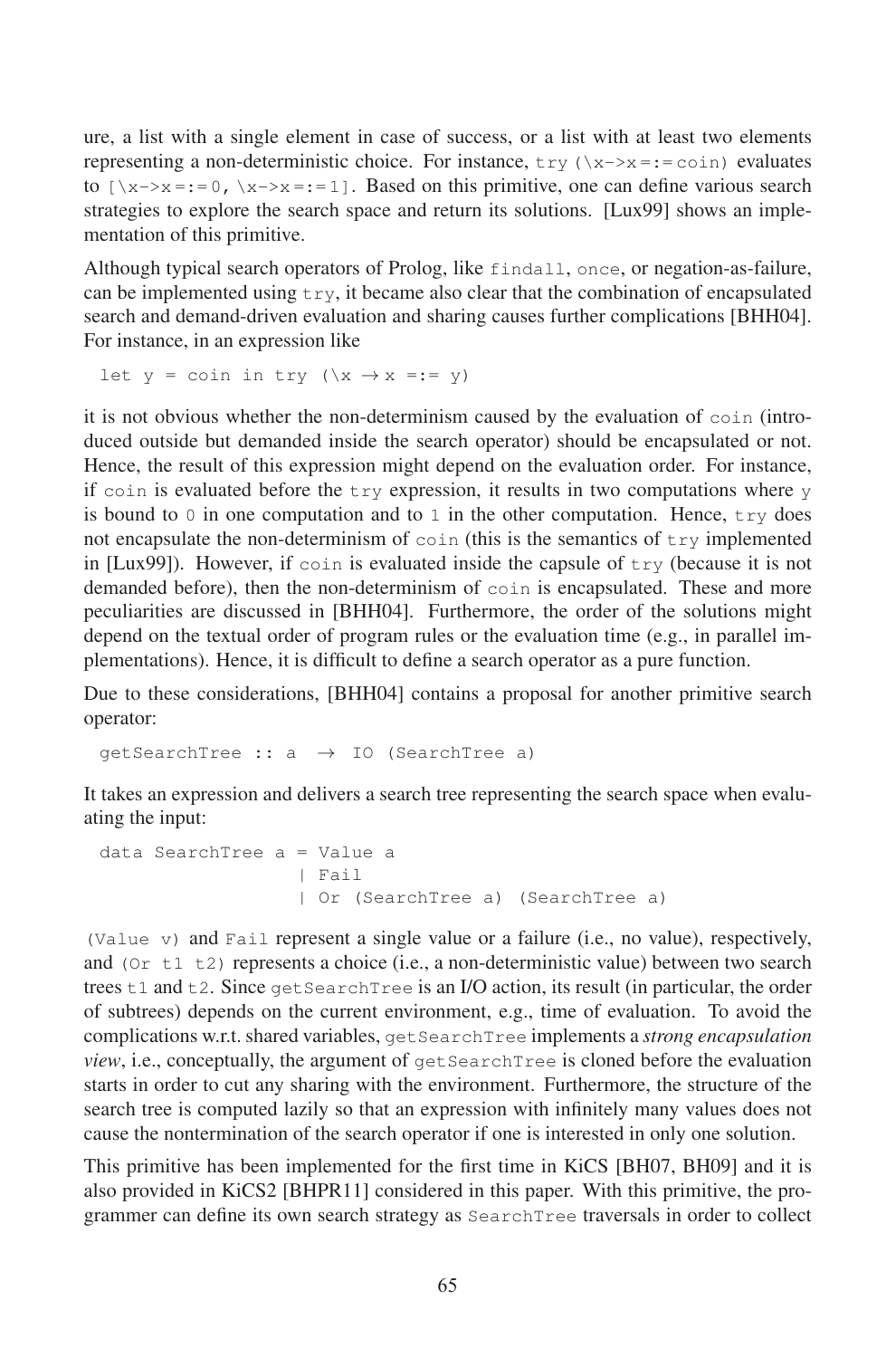all non-deterministic values into a list structure. For instance, a depth-first search strategy can be easily defined as follows:

```
allValuesDFS :: SearchTree a \rightarrow [a]<br>allValuesDFS Fail = []
allValuesDFS Fail
allValuesDFS (Value x) = [x]
allValuesDFS (Or x y) = allValuesDFS x ++ allValuesDFS y
```
Note that the lazy evaluation of traversal operations like allValuesDFS has the advantage that the search strategy is decoupled from the control. For instance, we can define the following operation to print a single value of a non-deterministic expression:

```
printFirstValueDFS x =
  getSearchTree x >>= print . head . allValuesDFS
```
Thus, (printFirstValueDFS exp) can print some value even if the non-deterministic expression  $exp$  has infinitely many values. This is in contrast to Prolog's constructs for controlling search where different operators are necessary to compute one or all solutions.

It is well known that depth-first search lacks completeness, i.e., it might not be able to compute all existing values. For instance, consider the following operation that nondeterministically returns all increasing numbers from a given number <sup>n</sup>:

f  $n = f(n+1)$  ? n

Although 0 is a value of  $(f \ 0)$ , the evaluation of (printFirstValueDFS  $(f \ 0)$ ) does not terminate (provided that the primitive getSearchTree explores the non-determinism of "?" in left-to-right order). This problem can be avoided with complete search strategies, like breadth-first search strategy, which can be defined on SearchTree structures as follows:

```
allValuesBFS :: SearchTree a \rightarrow [a]
allValuesBFS t = collect [t]
collect \t[ ] = []collect (t:ts) = values (t:ts) ++ collect (children (t:ts))values \begin{bmatrix} 1 \\ 1 \end{bmatrix} = \begin{bmatrix} 1 \\ 1 \end{bmatrix}values (Fail : ts) = values ts
values (Value x : ts) = x : values ts
values (Or = = \pm ts) = values ts
children \begin{bmatrix} 1 \\ 1 \end{bmatrix} = \begin{bmatrix} 1 \\ 1 \end{bmatrix}children (Fail : ts) = children ts
children (Value \_ : ts) = children ts
children (Or x y : ts) = x : y : children ts
```
The operation values extracts the values in each level of the tree and the operation children extracts all direct successors of a level in order to recursively collect their values.

Using all ValuesBFS, we can print a value of the expression  $(f \ 0)$  by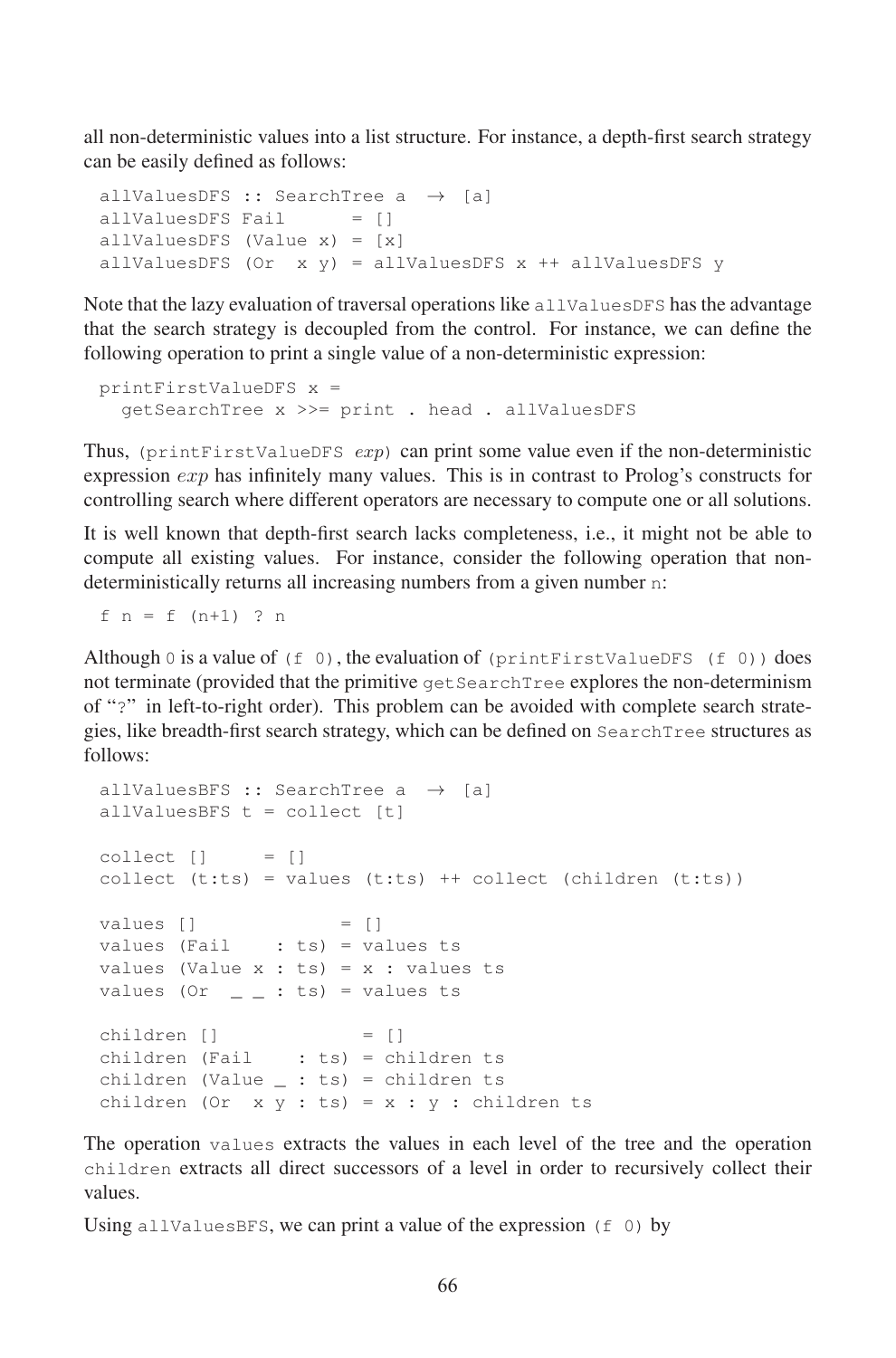getSearchTree (f 0) >>= print . head . allValuesBFS

In order to abstract from the details of the evaluation order, it would be preferable to use complete search strategies. However, complete strategies are often neglected due to performance reasons. For example, the breadth-first search strategy stores all child nodes of a tree level inalist to be explored later, which, as the search space potentially doubles on each level, may lead to an exponentially growing memory usage.

Another complete search strategy with a superior memory behavior is iterative-deepening search. Basically, it is a depth-first search strategy with a depth-bound which is incremented in each iteration. Thus, we compute in each iteration a list of values together with some information whether we have aborted (due to the depth-bound) the computation of further possible values. For this purpose, we define list structures that can also end with an Abort:

data AbortList  $a = Nil$  | Cons a (AbortList a) | Abort

and define the concatenation on such lists:

|           |                      |       | concA :: AbortList a $\rightarrow$ AbortList a $\rightarrow$ AbortList a |
|-----------|----------------------|-------|--------------------------------------------------------------------------|
|           | concA Abort          | Abort | = Abort                                                                  |
|           | concA Abort          | Nil   | $=$ Abort                                                                |
|           | concA Abort          |       | $(Cons x xs) = Cons x (concA Abort xs)$                                  |
| concA Nil |                      | VS    | $= \forall s$                                                            |
|           | concA (Cons x xs) ys |       | $=$ Cons x (conc $A$ xs ys)                                              |
|           |                      |       |                                                                          |

Now we define an operation to collect values in a search tree within some level bounds (to avoid the repeated collection of values found in each iteration):

```
collectInBounds :: Int \rightarrow Int \rightarrow SearchTree a \rightarrow AbortList a
collectInBounds oldbound newbound st = collectLevel newbound st
 where
  collectLevel = Nil = NilcollectLevel d (Value x) = if d \leq newbound - oldbound
                              then Cons x Nil
                              else Nil
  collectLevel d (Or x y) =
    if d>0then concA (collectLevel (d-1) x) (collectLevel (d-1) y)
    else Abort
```
Now, the entire search strategy consists of repeated calls to collectInBounds as long as the result list is aborted. In order to experiment with different parameters, the initial depth bound and the method to increase the depth bound in each iteration are passed as parameters to the main operation:

```
allValuesIDS :: Int \rightarrow (Int \rightarrow Int) \rightarrow SearchTree a \rightarrow [a]
allValuesIDS initdepth incrdepth st =
  iterIDS initdepth (collectInBounds 0 initdepth st)
 where
  iterIDS Nil = []
```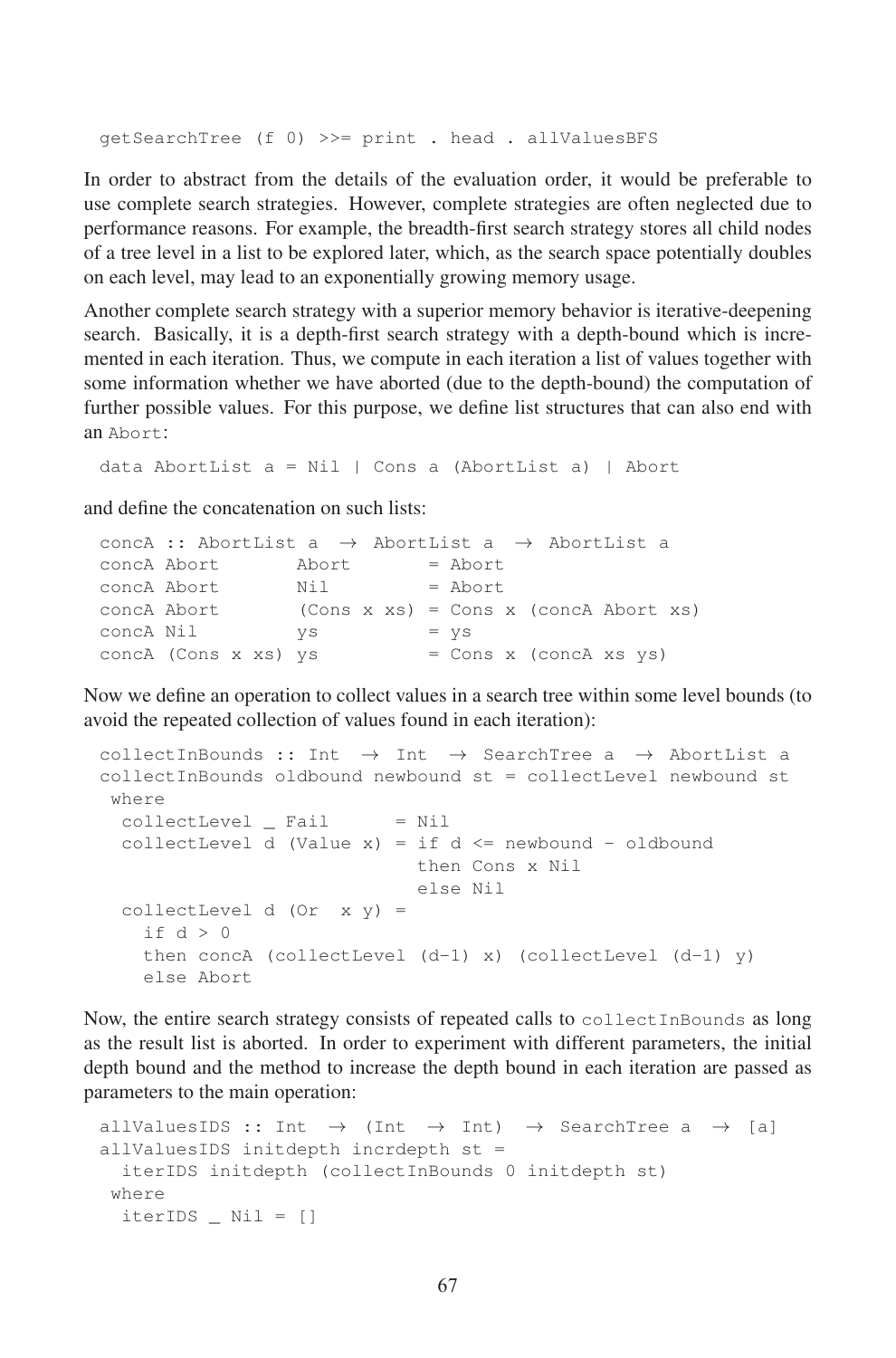```
iterIDS n (Cons x xs) = x : iterIDS n xs
iterIDS n Abort =
 let newdepth = incrdepth n
   in iterIDS newdepth (collectInBounds n newdepth st)
```
The key advantage of depth-first search in comparison to breadth-first search is its memory behavior: whereas breadth-first search has to store all nodes in a level of the search tree in parallel, depth-first search only needs to store the nodes in the branch from the root to the current node under investigation. Since iterative deepening uses depth-first search in each iteration, it should have a memory behavior similarly to depth-first search and, in case of wide search trees, better than breadth-first search. The price for this behavior is the recomputation of the initial goal in each iteration. However, since we defined iterative deepening on a search tree, recomputation is not required. Instead, the already evaluated part of the search tree is kept in memory, sacrificing the better memory behaviour. Therefore, we also implemented the iterative deepening strategy for top-level goals without an explicit search tree but with a recomputation of the initial goal in each iteration (see Section 4).

The various operators to encapsulate search can also be used to implement an interactive top-level search to print all values of an expression as requested by the user. For instance, the following I/O operation interactively prints all elements of a given list:

```
printResults :: [a] \rightarrow IO ()<br>printResults [] = putStrL
                   = putStrLn "No more values"
printResults (x:xs) = do print x
                              putStr "More values? "
                              inp <- getLine
                              if inp == "yes" then printResults xs
                                                 else done
```
Hence, an interactive Prolog-like top-level behavior to show the values of an expression exp in depth-first order can be obtained by

```
getSearchTree exp >>= printResults . allValuesDFS
```
In addition, we can print the results in breadth-first order by using allValuesBFS instead of allValuesDFS. Based on these ideas, KiCS2 provides an interactive top-level search where the user can select various search strategies, e.g., depth-first, breadth-first, iterative deepening, or an experimental implementation of parallel search. However, the top-level search in KiCS2 is not implemented via the primitive encapsulation operators but in a monadic style (see also [BHPR11]) in order to avoid the explicit construction of the SearchTree structure. Thus, in the next section we both compare the different search strategies introduced above as well as the top-level search with the encapsulated search, in order to evaluate the potential overhead caused by abstracting and programming with m order to evaluate.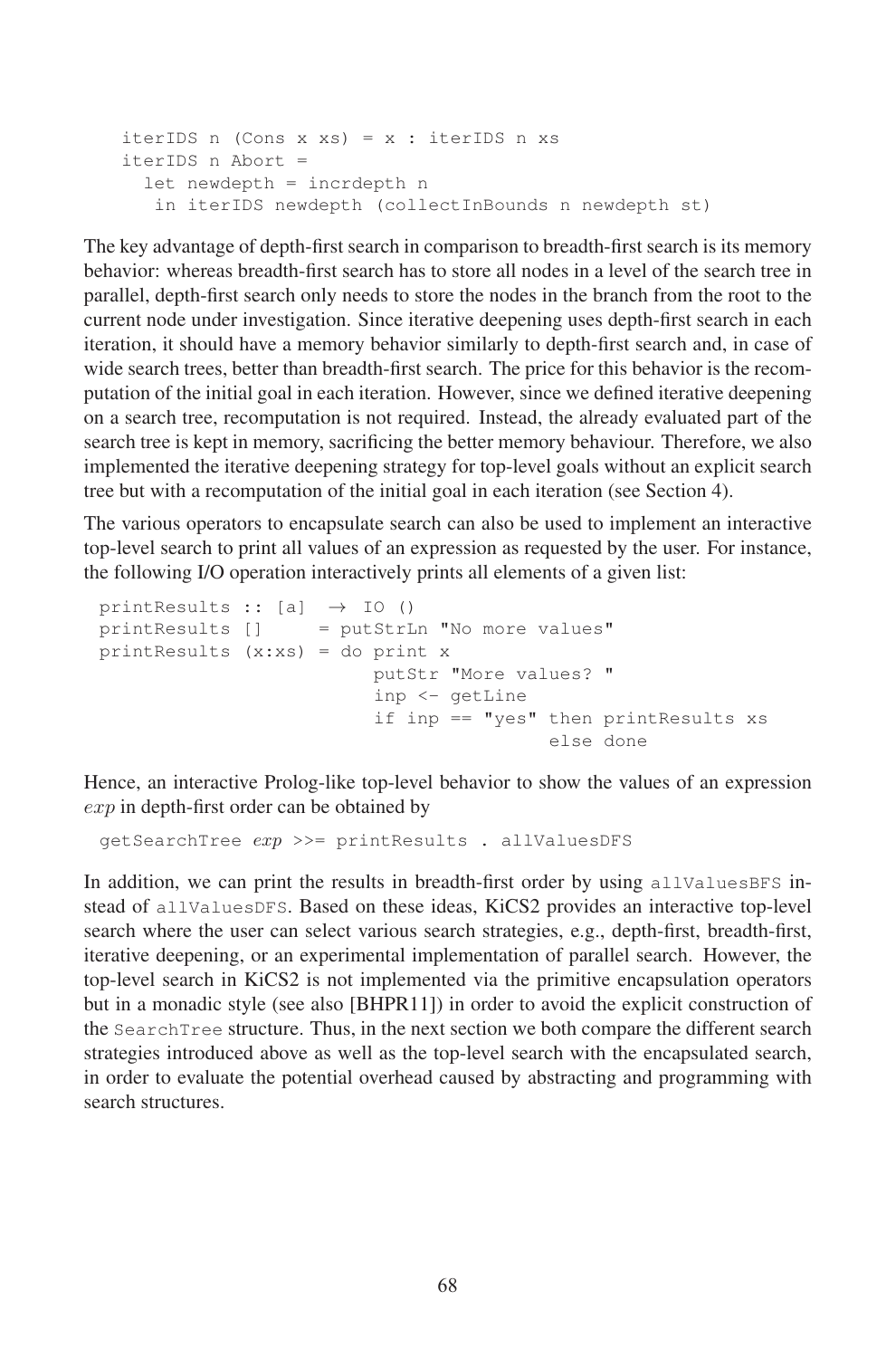#### 4 Benchmarks

In this section we evaluate the practical behavior of the various search strategies discussed so far. Since they are only supported by the Curry implementation KiCS2, we use this system for our evaluation. A general comparison of KiCS2 and other Curry implementations can be found in [BHPR11]. Since KiCS2 compiles Curry programs into Haskell programs, we used the Glasgow Haskell Compiler (GHC 7.0.4, option -O2) to compile and execute the generated target programs. All benchmarks were executed on a 32bit Linux machine running Ubuntu 11.10 with an Intel Core 2 Duo (2.13 GHz) processor and 4 GiB RAM. The timings were performed with the time command measuring the execution time (in seconds) of a compiled executable for each benchmark. Due to the lack of precise measurements of the space behavior, we measured only the execution times.

| Program       | <b>DFS</b> | $IDS(+1)$ | $IDS(*2)$ | eDFS  | eBFS  | $eIDS(+1)$ | $eIDS(*2)$ |
|---------------|------------|-----------|-----------|-------|-------|------------|------------|
| PermSort      | 13.12      | 841.58    | 32.77     | 38.48 | 66.82 | 72.64      | 46.79      |
| Last          | 0.10       | 660.08    | 0.26      | 0.34  | 0.19  | 6.59       | 0.39       |
| Half          | 0.67       | 561.45    | 1.62      | 1.43  | 1.22  | 1.86       | 1.71       |
| Graph         | 1.76       | 52.53     | 2.40      | 3.51  | 4.22  | 4.26       | 3.83       |
| HorseMan      | 2.64       | 639.64    | 6.63      | 3.23  | 3.29  | 3.20       | 3.17       |
| <b>MAC</b>    | 6.80       | 544.05    | 7.84      | 21.19 | 18.34 | 18.59      | 21.03      |
| <b>Oueens</b> | 24.74      | 374.64    | 33.62     | 42.71 | 43.98 | 44.01      | 42.65      |

Figure 1: Benchmarks: computing all values

Figure 1 shows the benchmark results when all values of a given expression are computed with various search strategies. All benchmark programs are non-deterministic programs. "PermSort" sorts a list containing 15 elements by enumerating all permutations and selecting the sorted ones, "Last" computes the last element  $x$  of a list  $xs$  containing 10,000 elements by solving the equation " $y s++[x] =: \pm s$ " (see Section 2), "Half" computes the half y of a natural number  $x$  (in Peano representation) by solving the equa-<br>computes the half y of a natural number  $x$  (in Peano representation) by solving the equation  $y+y=:=x$ , "Graph" computes some path in a graph where the edges are represented by  $\lim_{x \to a} \lim_{x \to a} \lim_{x \to a} \lim_{x \to a} \lim_{x \to a} \lim_{x \to a} \lim_{x \to a} \lim_{x \to a} \lim_{x \to a} \lim_{x \to a} \lim_{x \to a} \lim_{x \to a} \lim_{x \to a} \lim_{x \to a} \lim_{x \to a} \lim_{x \to a} \lim_{x \to a} \lim_{x \to a} \lim_{x \to a} \lim_{x \to a} \lim_{x \to a} \lim_{x \to a} \lim_{x \to a} \lim_{x \to a} \lim_{x \to a} \lim_{x \to a} \lim_{x \to a} \lim_{x$ a non determinate successor operation, richterian computes are namely or norses and men from given numbers of heads and feet by searching for appropriate numbers in Peano representation, "MAC" solves the "Missionaries and Cannibals" puzzle (see [AH02, Sect. 3.1) for reasonable numbers of missionaries and cannibals to obtain measurable run times, and "Queens" computes safe placements of queens on a chess board.

The columns in Figure 1 are the various search strategies considered in this paper. "DFS" denotes the top-level depth-first search strategy which is similar to allValuesDFS but implements this strategy in a monadic style without the explicit construction of a search tree. The encapsulated search strategies are prefixed by "e", i.e., "eDFS" and "eBFS" correspond to allValuesDFS and allValuesBFS, respectively. "eIDS(+1)" corresponds to all Values IDS with an initial depth bound of  $10$  and the depth increment operation  $(+1)$ , whereas "eIDS( $*2$ )" uses the same initial depth bound but the depth increment operation  $(*2)$ , i.e., to depth bound is doubled in each iteration. Finally, "IDS(+1)" and operation  $(*2)$ , i.e., to depth bound is doubled in each iteration. Finally, "IDS(+1)" and  $\text{FDS}(\text{*}2)$ " are iterative deepening strategies with similar parameters but recompute the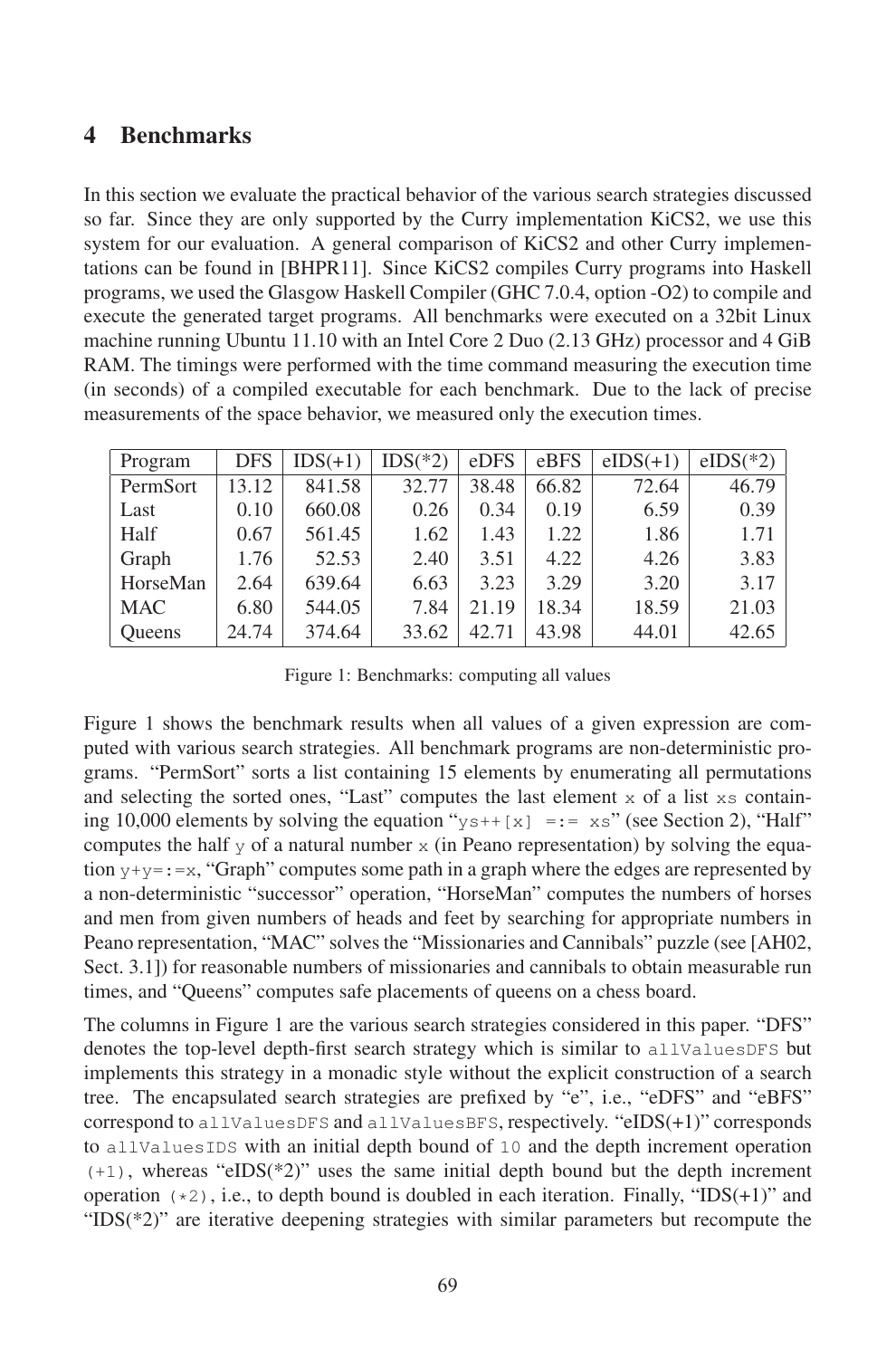| Program       | <b>DFS</b> | $IDS(+1)$ | $IDS(*2)$ | eDFS  | eBFS  | $eIDS(+1)$ | $eIDS(*2)$ |
|---------------|------------|-----------|-----------|-------|-------|------------|------------|
| PermSort      | 12.57      | 804.82    | 32.09     | 34.75 | 67.02 | 70.47      | 46.66      |
| Last          | 0.10       | 661.92    | 0.24      | 0.35  | 0.19  | 6.57       | 0.39       |
| Half          | 0.34       | 72.64     | 0.58      | 0.69  | 0.59  | 0.78       | 0.78       |
| Graph         | 0.00       | 0.10      | 0.04      | 0.00  | 0.04  | 0.04       | 0.03       |
| HorseMan      | 2.06       | 636.62    | 6.64      | 2.52  | 2.60  | 2.61       | 2.57       |
| <b>MAC</b>    | 0.14       | 38.75     | 0.94      | 0.94  | 2.81  | 2.75       | 2.79       |
| <b>Oueens</b> | 1.40       | 370.26    | 33.65     | 2.44  | 8.95  | 8.86       | 3.04       |
| <b>NDNums</b> | oom        | 47.89     | 0.14      | oom   | oom   | oom        | 0.47       |

Figure 2: Benchmarks: computing a single value

initial expression in each iteration in order to trade space for run time, as discussed in Section 3.

The table entries in Figure 1 contain the run times in seconds to compute all values of the initial expression. As one can see, the top-level depth-first search is the most efficient search strategy. The encapsulated version of depth-first search (eDFS) with the explicit construction of the search tree causes some overhead, since the search strategy is encoded in the source program rather than in the run-time system as in the top-level search (DFS). The benchmarks also show that complete search strategies, like "eBFS" and "eIDS(\*2)" are viable alternatives to the incomplete depth-first search strategy. Their overhead (sometimes they are even faster than "eDFS", but they are always slower than top-level search) is acceptable taking into account the fact that one need not to reason about the details of exploring the search space. The behavior of iterative deepening is largely influenced by<br>exploring the search space. The behavior of iterative deepening is largely influenced by its parameterization. A constant increment of the depth bound causes a big overhead compared to doubling the depth bound in each iteration, in particular, when the search tree is slim as in "Last". This is even worse for top-level iterative deepening which recomputes the initial expression in each iteration, see "IDS(+1)".

The benchmarks indicate that breadth-first search seems to be a good strategy taking into account the size of memory provided by modern computers. However, if the search tree is wide (i.e., the nodes in each level increases with the depth of the tree), then iterative deep-<br>wide (i.e., the nodes in each level increases with the depth of the tree), then iterative deepening is superior to breadth-first search. To examine such a case, we added a benchmark "NDNums" which defines a non-deterministic operation with a high branching factor that returns all inreasing numbers

gn=g(n+1) ?n?g(n+1)

and solve the equation "g  $0 == 29$ ". Obviously, the computation of all values will never terminate. Therefore, we executed the benchmarks to compute only a first value of an expression via different search strategies. Figure 2 contains the corresponding results where "oom" denotes a memory overflow in a computation. As one can see, iterative deepening is the only search strategy that is able to find a solution in all examples.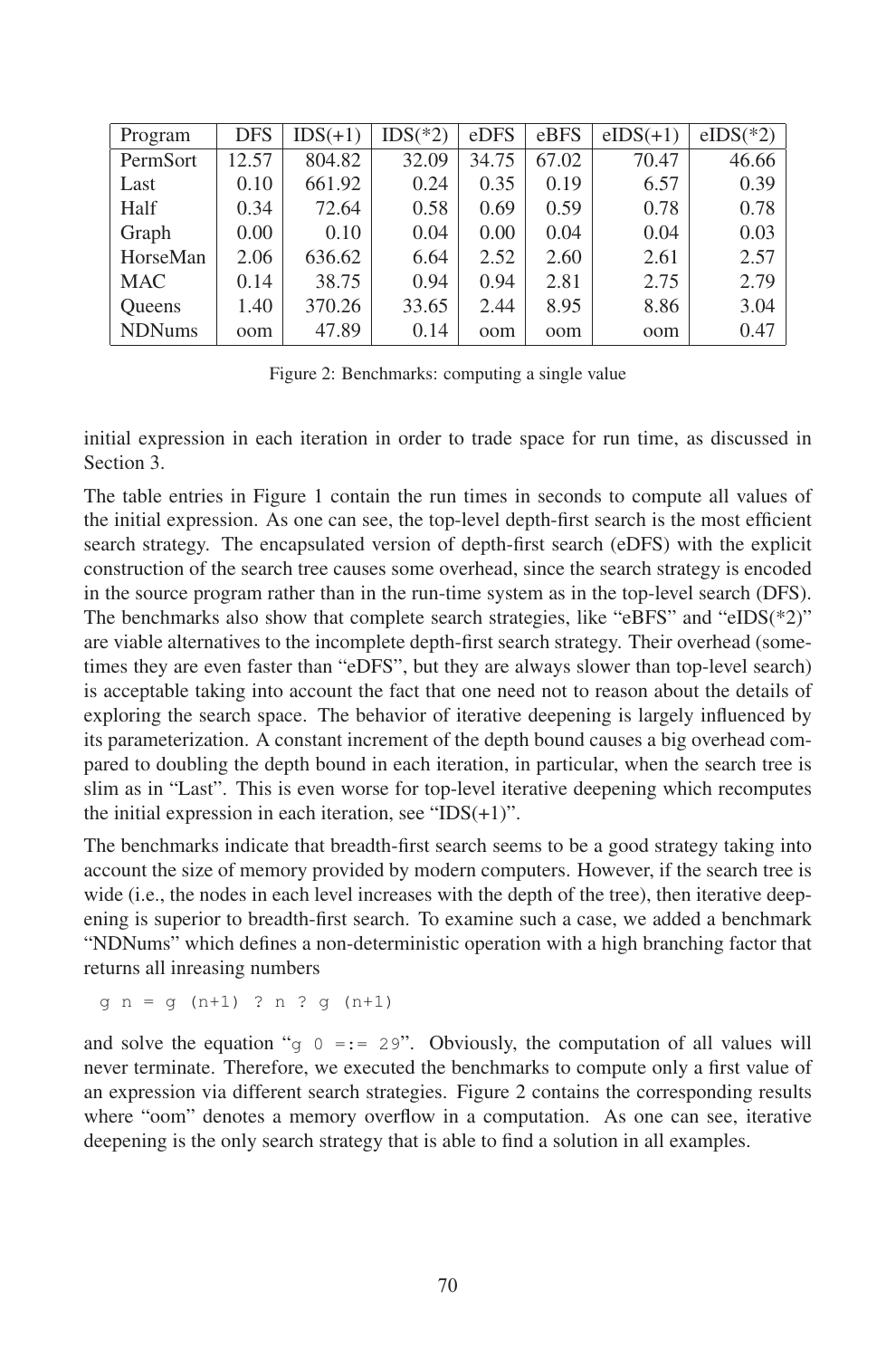### 5 Conclusions

We discussed the use of different search strategies in functional logic programs. In order to enable user-programmable search strategies, modern functional logic languages like Curry provide primitives to represent non-deterministic computations or values as data structures that can be traversed like any term structure. The Curry implementation KiCS2, considered in this paper, provides a primitive get SearchTree that returns a tree representation of a non-deterministic computation. This representation can be used to define various search strategies, like depth-first search, breadth-first search, or iterative deepening search.

We have practically evaluated and compared the efficiency of these strategies. The benchmarks indicated that complete strategies are a viable alternative to incomplete strategies, the strategies, that have been favored in the past due to limited memory requirements. Decoupling nondeterministic programs from their search strategy could lead to a more declarative programming style (instead of the use of predicates with side effects as in Prolog) and enable more potential for optimization, e.g., parallel search strategies. The explicit definition of search strategies has also been advocated for combining logic programs with different constraint solvers [FHPR06, Sch97].

Our results indicate that it could be reasonable to make complete strategies the default in functional logic languages. This would have a good impact on teaching declarative programming to beginners. Furthermore, if efficiency and memory limitations are important, one can still use an efficient strategy, like depth-first search, provided that it is able to find all solutions (e.g., in case of a finite search space). It is an interesting topic for future work to statically approximate situations where the use of theoretically incomplete strategies is sufficient.

## **References**

| [AEH00] | S. Antoy, R. Echahed, and M. Hanus. A Needed Narrowing Strategy. <i>Journal of</i><br>the ACM, 47(4):776-822, 2000.                                                                                                                  |  |  |  |  |  |
|---------|--------------------------------------------------------------------------------------------------------------------------------------------------------------------------------------------------------------------------------------|--|--|--|--|--|
| [AFV98] | M. Alpuente, M. Falaschi, and G. Vidal. Partial Evaluation of Functional<br>Logic Programs. ACM Transactions on Programming Languages and Systems,<br>20(4):768-844, 1998.                                                           |  |  |  |  |  |
| [AGK06] | S. Abramov, R. Glück, and Y. Klimov. An Universal Resolving Algorithm for<br>Inverse Computation of Lazy Languages. In <i>Perspectives of Systems Informatics</i><br><i>(PSI 2006)</i> , pages 27–40. Springer LNCS 4378, 2006.      |  |  |  |  |  |
| [AH02]  | S. Antoy and M. Hanus. Functional Logic Design Patterns. In <i>Proc. of the 6th</i><br>International Symposium on Functional and Logic Programming (FLOPS 2002),<br>pages 67–87. Springer LNCS 2441, 2002.                           |  |  |  |  |  |
| [AH10]  | S. Antoy and M. Hanus. Functional Logic Programming. Communications of<br>the ACM, 53(4):74–85, 2010.                                                                                                                                |  |  |  |  |  |
| [AH11]  | S. Antoy and M. Hanus. New Functional Logic Design Patterns. In <i>Proc. of the</i><br>20th International Workshop on Functional and (Constraint) Logic Program-<br><i>ming (WFLP 2011)</i> , pages 19–34. Springer LNCS 6816, 2011. |  |  |  |  |  |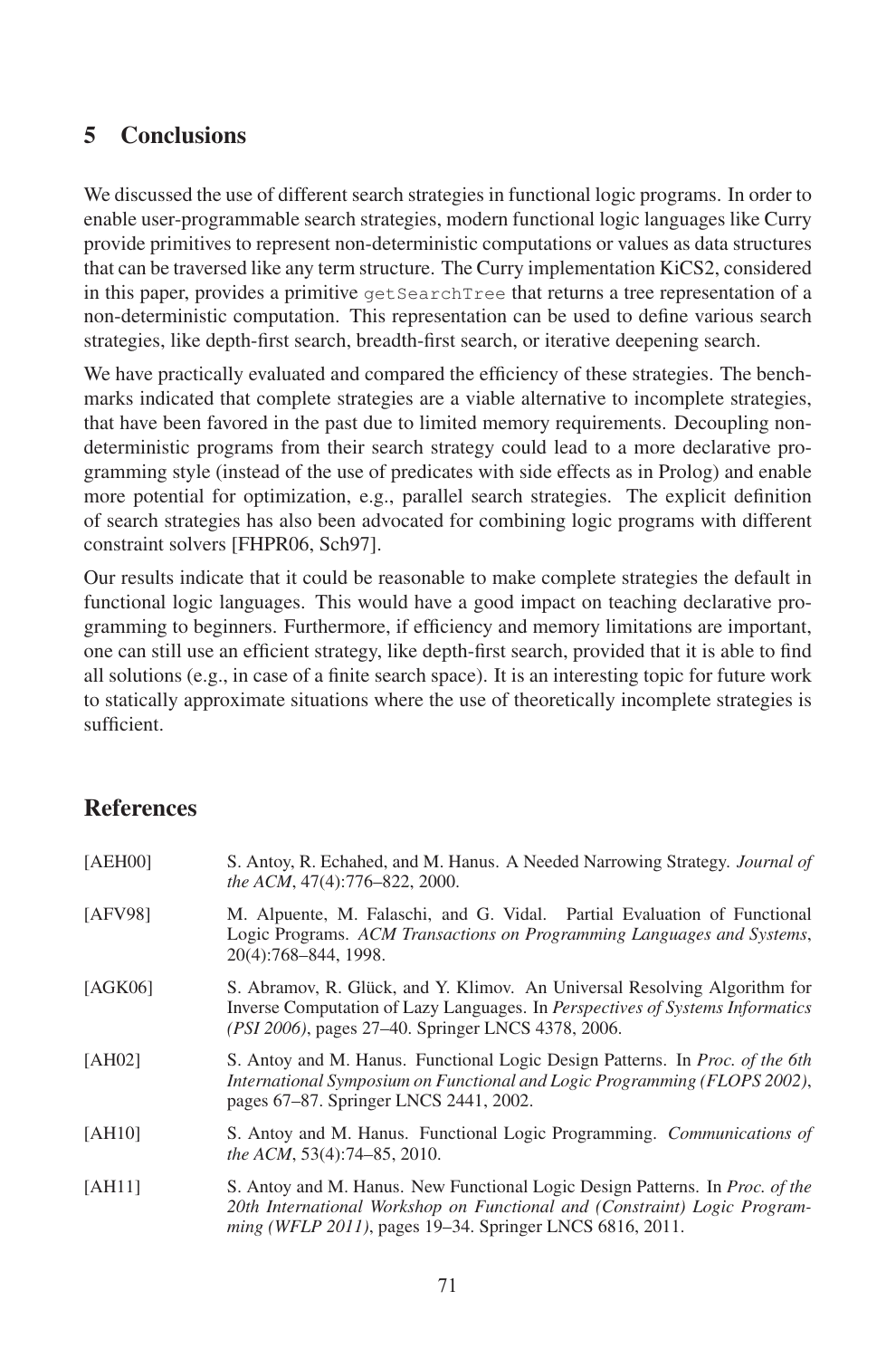| $[AHH^+05]$ | E. Albert, M. Hanus, F. Huch, J. Oliver, and G. Vidal. Operational Semantics<br>for Declarative Multi-Paradigm Languages. Journal of Symbolic Computation,<br>40(1):795-829, 2005.                                                                                              |
|-------------|---------------------------------------------------------------------------------------------------------------------------------------------------------------------------------------------------------------------------------------------------------------------------------|
| [BH07]      | B. Braßel and F. Huch. On a Tighter Integration of Functional and Logic Pro-<br>gramming. In Proc. APLAS 2007, pages 122-138. Springer LNCS 4807, 2007.                                                                                                                         |
| [BH09]      | B. Braßel and F. Huch. The Kiel Curry System KiCS. In Applications of Declar-<br>ative Programming and Knowledge Management, pages 195-205. Springer<br>LNAI 5437, 2009.                                                                                                        |
| [BHH04]     | B. Braßel, M. Hanus, and F. Huch. Encapsulating Non-Determinism in Func-<br>tional Logic Computations. Journal of Functional and Logic Programming,<br>$2004(6)$ , $2004$ .                                                                                                     |
| [BHM08]     | B. Braßel, M. Hanus, and M. Müller. High-Level Database Programming in<br>Curry. In Proc. of the Tenth International Symposium on Practical Aspects of<br>Declarative Languages (PADL'08), pages 316-332. Springer LNCS 4902, 2008.                                             |
| [BHPR11]    | B. Braßel, M. Hanus, B. Peemöller, and F. Reck. KiCS2: A New Compiler from<br>Curry to Haskell. In Proc. of the 20th International Workshop on Functional and<br>(Constraint) Logic Programming (WFLP 2011), pages 1-18. Springer LNCS<br>6816, 2011.                           |
| [CL00]      | K. Claessen and P. Ljunglöf. Typed Logical Variables in Haskell. In Proc. ACM<br>SIGPLAN Haskell Workshop, Montreal, 2000.                                                                                                                                                      |
| [CLF99]     | R. Caballero and F.J. López-Fraguas. A Functional-Logic Perspective of Parsing.<br>In Proc. 4th Fuji International Symposium on Functional and Logic Program-<br>ming (FLOPS'99), pages 85–99. Springer LNCS 1722, 1999.                                                        |
| [FHPR06]    | S. Frank, P. Hofstedt, P. Pepper, and D. Reckmann. Solution Strategies for Multi-<br>domain Constraint Logic Programs. In Perspectives of Systems Informatics (PSI<br>2006), pages 209–222. Springer LNCS 4378, 2006.                                                           |
| [Fis05]     | S. Fischer. A Functional Logic Database Library. In Proc. of the ACM SIGPLAN<br>2005 Workshop on Curry and Functional Logic Programming (WCFLP 2005),<br>pages 54–59. ACM Press, 2005.                                                                                          |
| [FK07]      | S. Fischer and H. Kuchen. Systematic generation of glass-box test cases for func-<br>tional logic programs. In Proceedings of the 9th ACM SIGPLAN International<br>Conference on Principles and Practice of Declarative Programming (PPDP'07),<br>pages 63–74. ACM Press, 2007. |
|             | [GMHGLFRA99] J.C. González-Moreno, M.T. Hortalá-González, F.J. López-Fraguas, and<br>M. Rodríguez-Artalejo. An approach to declarative programming based on a<br>rewriting logic. Journal of Logic Programming, 40:47-87, 1999.                                                 |
| $[HAB+10]$  | M. Hanus, S. Antoy, B. Braßel, M. Engelke, K. Höppner, J. Koj, P. Niederau,<br>R. Sadre, and F. Steiner. PAKCS: The Portland Aachen Kiel Curry Sys-<br>tem. Available at http://www.informatik.uni-kiel.de/~pakcs/,<br>2010.                                                    |
| [Han97]     | M. Hanus. Teaching Functional and Logic Programming with a Single Compu-<br>tation Model. In Proc. Ninth International Symposium on Programming Lan-<br>guages, Implementations, Logics, and Programs (PLILP'97), pages 335–350.<br>Springer LNCS 1292, 1997.                   |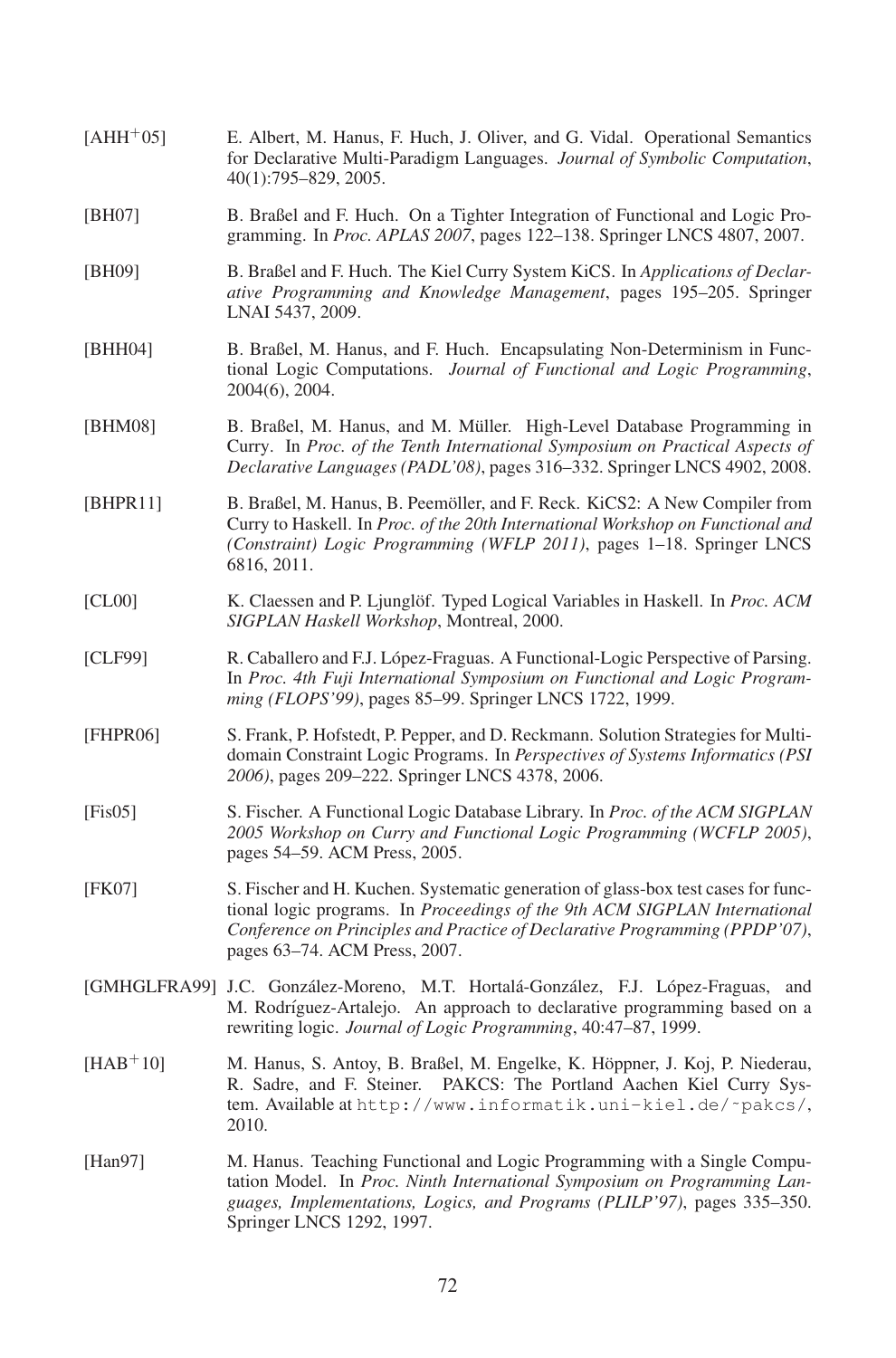| [Han00]  | M. Hanus. A Functional Logic Programming Approach to Graphical User Inter-<br>faces. In International Workshop on Practical Aspects of Declarative Languages<br>(PADL'00), pages 47–62. Springer LNCS 1753, 2000.                              |
|----------|------------------------------------------------------------------------------------------------------------------------------------------------------------------------------------------------------------------------------------------------|
| [Han01]  | M. Hanus. High-Level Server Side Web Scripting in Curry. In Proc. of the<br>Third International Symposium on Practical Aspects of Declarative Languages<br>(PADL'01), pages 76–92. Springer LNCS 1990, 2001.                                   |
| [Han06]  | M. Hanus. Type-Oriented Construction of Web User Interfaces. In Proceedings<br>of the 8th ACM SIGPLAN International Conference on Principles and Practice<br>of Declarative Programming (PPDP'06), pages 27-38. ACM Press, 2006.               |
| [Han07]  | M. Hanus. Multi-paradigm Declarative Languages. In Proceedings of the Inter-<br>national Conference on Logic Programming (ICLP 2007), pages 45–75. Springer<br>LNCS 4670, 2007.                                                                |
| [He06]   | M. Hanus (ed.). Curry: An Integrated Functional Logic Language (Vers. 0.8.2).<br>Available at http://www.curry-language.org, 2006.                                                                                                             |
| [Hint01] | R. Hinze. Prolog's control constructs in a functional setting - Axioms and<br>implementation. International Journal of Foundations of Computer Science,<br>$12(2):125-170, 2001.$                                                              |
| [HK10]   | M. Hanus and S. Koschnicke. An ER-based Framework for Declarative Web<br>Programming. In Proc. of the 12th International Symposium on Practical As-<br>pects of Declarative Languages (PADL 2010), pages 201-216. Springer LNCS<br>5937, 2010. |
| [HS98]   | M. Hanus and F. Steiner. Controlling Search in Declarative Programs. In<br>Principles of Declarative Programming (Proc. Joint International Symposium<br>PLILP/ALP'98), pages 374–390. Springer LNCS 1490, 1998.                               |
| [LFSH99] | F. López-Fraguas and J. Sánchez-Hernández. TOY: A Multiparadigm Declara-<br>tive System. In <i>Proc. of RTA</i> '99, pages 244–247. Springer LNCS 1631, 1999.                                                                                  |
| [LFSH04] | F.J. López-Fraguas and J. Sánchez-Hernández. A Proof Theoretic Approach to<br>Failure in Functional Logic Programming. Theory and Practice of Logic Pro-<br>gramming, 4(1):41-74, 2004.                                                        |
| [Llo87]  | J.W. Lloyd. Foundations of Logic Programming. Springer, second, extended<br>edition, 1987.                                                                                                                                                     |
| [Lux99]  | W. Lux. Implementing Encapsulated Search for a Lazy Functional Logic Lan-<br>guage. In Proc. 4th Fuji International Symposium on Functional and Logic Pro-<br>gramming (FLOPS'99), pages 100-113. Springer LNCS 1722, 1999.                    |
| [PJ03]   | S. Peyton Jones, editor. Haskell 98 Language and Libraries-The Revised Re-<br>port. Cambridge University Press, 2003.                                                                                                                          |
| [RNL08]  | C. Runciman, M. Naylor, and F. Lindblad. Smallcheck and lazy smallcheck:<br>automatic exhaustive testing for small values. In Proc. of the 1st ACM SIGPLAN<br>Symposium on Haskell, pages 37-48. ACM Press, 2008.                              |
| [Sch97]  | C. Schulte. Programming Constraint Inference Engines. In <i>Proceedings of the</i><br>Third International Conference on Principles and Practice of Constraint Pro-<br><i>gramming</i> , pages 519–533. Springer LNCS 1330, 1997.               |